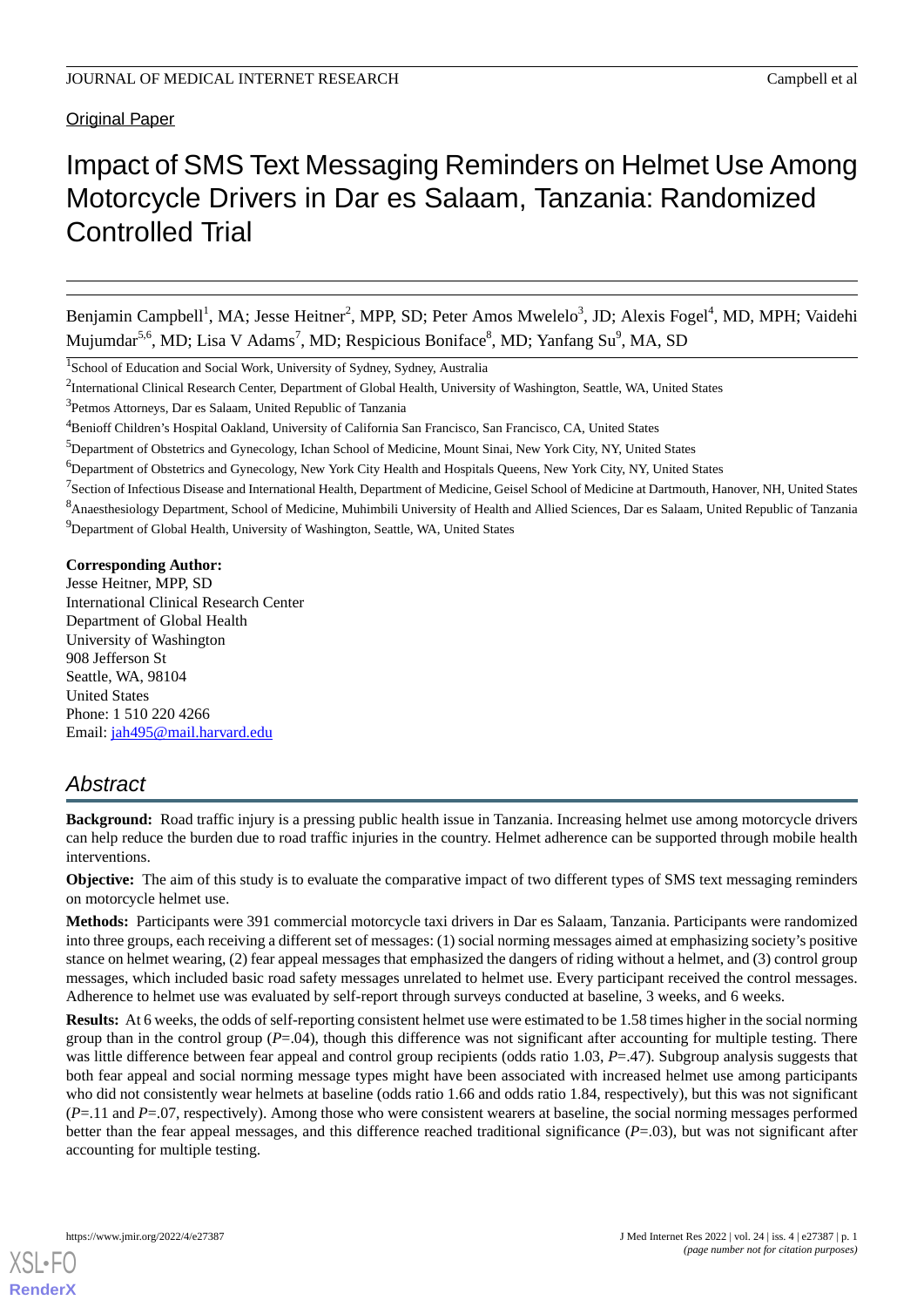**Conclusions:** The use of SMS text messaging reminders may improve helmet use among motorcycle drivers when framed as social norming messages. Given that nearly half of the drivers in our sample did not consistently wear their helmets on every trip, strategies to increase consistent usage could greatly benefit public safety.

**Trial Registration:** ClinicalTrials.gov NCT02120742; https://clinicaltrials.gov/ct2/show/NCT02120742

*(J Med Internet Res 2022;24(4):e27387)* doi: [10.2196/27387](http://dx.doi.org/10.2196/27387)

#### **KEYWORDS**

road traffic injury; behavior change; SMS reminders; mobile health; vehicle safety; mHealth; SMS; traffic injuries; transportation; public transportation; safety; automotive; automotive safety

## *Introduction*

Road traffic injury is a pressing public health issue in Tanzania. According to the Global Burden of Disease 2017 Study, road traffic injury is the fourth leading cause of disability-adjusted life years for men aged 15-49 years in Tanzania [\[1](#page-8-0)]. Men are particularly at high risk of road traffic injury because nearly all drivers of motorcycle taxis ("bodabodas" in Kiswahili, or "bodas" for short), a major form of public transportation in the country, are men.

Studies have shown that helmet use can significantly reduce disability and death resulting from road traffic injuries [[2\]](#page-8-1). Research conducted in Tanzania has shown that a lack of helmet wearing increases the probability of fatality in a motorcycle accident [[3\]](#page-8-2). Efforts have been made by the Tanzanian government to develop tighter helmet use laws [[4](#page-8-3)]. However, adherence to helmet use has remained dangerously low throughout the country  $[5,6]$  $[5,6]$  $[5,6]$  $[5,6]$ . This is partly because enforcement of laws is so limited [[4\]](#page-8-3).

One promising intervention to promote helmet wearing is the use of persuasive SMS text messaging reminders delivered to boda drivers. There is substantial evidence that mobile health interventions using SMS text messaging can lead to behavior change. For instance, in the largest study of its kind, texts reminding participants not to smoke significantly increased the likelihood that someone in a smoking cessation program would stop smoking [\[7](#page-8-6)]. Other studies have shown that text reminders can dramatically improve adherence to medication regimens [[8](#page-8-7)[,9](#page-8-8)]. Because of the high prevalence of cell phone and SMS text messaging use in Tanzania, especially among young people, the context is appropriate for such an intervention [[10\]](#page-8-9). We implemented an innovative program that delivers SMS text messages to boda drivers over a 6-week period, reminding and persuading them to wear their helmets. To date, no program like this has been rigorously evaluated via randomized trial. The literature suggests that it takes approximately 21-42 days to form a new habit, so a 6-week study period was determined to be a sufficient time period to measure changes in helmet use [[11](#page-8-10)[,12](#page-8-11)]. The rate of consistent helmet wearing at the study's 6-week endpoint is the primary outcome of interest.

A key goal of this study is to measure which type of message leads to the greatest increase in helmet use. Messaging based on the social norming model, which promotes behavior change by informing the target population of how most people behave [[13\]](#page-8-12), could potentially be a more effective way of communicating road safety messages, particularly for men,

compared to appealing to a fear of negative health outcomes, which is a longstanding health communication method. Findings from two recent studies support this idea by showing that road safety advertisements with threats of social consequences, such as the threat of losing one's driving license, were more effective at changing young males' driving behaviors than were advertisements depicting harsh physical consequences [\[14](#page-8-13),[15\]](#page-8-14). The fear appeal method, while historically prominent in the field of public health, has more recently been shown to be ineffective in leading to behavior change, especially among young men [[16\]](#page-8-15). For example, a study by Woolley et al [\[16](#page-8-15)] demonstrated that men often dissociate their own speeding behaviors from a social problem and therefore perceive related fear appeals as being directed more toward others than themselves. This is consistent with a broader trend in the psychology of aging literature wherein younger adults are more motivated by potential rewards than loss aversion, a balance that reverses in older adulthood [[17\]](#page-8-16). In this study, we aimed to test social norming and fear appeal messages against a control and against each other to see which, if either, has a greater impact on helmet use. Our trial implementation was successful and our results tentatively favor one type of message over the other.

## *Methods*

### **Study Design**

We conducted a randomized controlled trial to evaluate the impact of an SMS text messaging program on helmet use among boda drivers in Dar es Salaam, Tanzania. Participants were recruited in a convenience sample from the population of boda drivers in 3 districts in Dar es Salaam. Boda drivers were approached at boda stands with 3 or more boda drivers waiting for clients. The inclusion criteria required participants to be  $\geq 18$ years old, own a mobile phone with SMS text messaging capabilities, demonstrate the ability to retrieve SMS text messages, and have access to a helmet. Preintervention power calculations indicated that 385 participants would be needed to detect a 20 percentage point increase in consistent helmet use over an anticipated baseline of 32.4% being consistent users. In total, 391 participants were recruited. There were no incentives to join the study.

All participants were informed that they would receive 3 SMS text messages per week. A prestudy questionnaire indicated that the best time to deliver SMS text messages was between 6 AM and 7 AM, during off-peak hours. Participants were randomized into one of three study arms, with each group receiving a

```
XS-FO
RenderX
```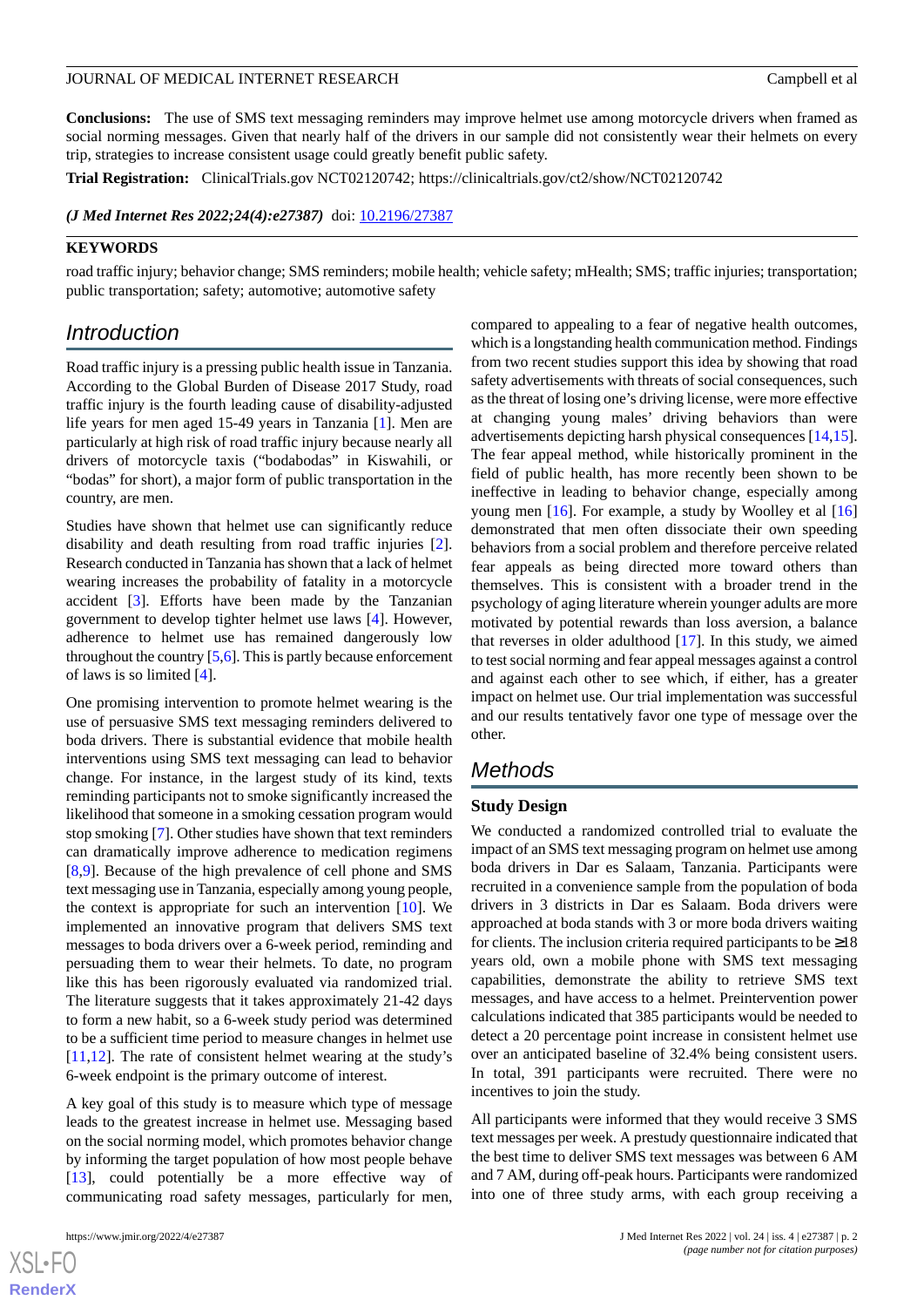different type of message: (1) social norming (eg, "Most of your peers properly wear their helmet every day – do you?"); (2) fear appeal (eg, "If you do not wear your helmet while driving, you will increase your chances of injury"); and (3) control, which included basic road safety messages (eg, "This is a short reminder to not speed while driving your boda"). Groups 1 and 2 received the control messages in addition to their group-specific messages. The information in the group-specific messages was designed to be both motivational and accurate, and was based on a literature review of motorcycle helmet use and road safety in Tanzania and the surrounding region. Participants received the intervention between May and June 2014. Texts were delivered in the local language, Kiswahili, using a mass-messaging platform called MightyText. Texts were sent Monday, Wednesday, and Friday mornings. For the complete message list and the literature source [\[2](#page-8-1),[18-](#page-9-0)[23](#page-9-1)] for each message, see [Multimedia Appendix 1.](#page-8-17)

Randomization proceeded in a 4-step process that created matched triplets of drivers and randomly assigned one member from each triplet to each study arm. First, a logistic regression of baseline consistent helmet use on demographic and driving-habit covariates was used to create a propensity score for predicting baseline helmet use. Second, participants were stratified into two groups: those who at baseline reported they had consistently worn their helmet on all trips in the past two weeks, and those who reported inconsistent use. Third, within the two strata, triplets were made, beginning by grouping the 3 individuals with the lowest use, then the next 3 lowest, and so on, in the same "propensity triplet." Only one individual with the highest score remained unmatched into a triplet. Finally, for each triplet, an integer from 1 to 6 was randomly drawn with replacement. Each integer represented one of the 6 permutations by which 3 (ordered) individuals may be assigned (one each) to 3 different treatments: ABC, ACB, BAC, BCA, CAB, and CBA. The individuals in the triplet were thereby simultaneously assigned to an arm of the study, with one member in each treatment arm. The last individual with the highest score was similarly assigned, and treated as the lowest score in their own triplet.

Matching in this fashion had two aims. First, it created equally sized treatment arms, which maximized statistical power across the planned group comparisons. Second, it was intended to

balance the drivers' unobservable propensity to wear helmets across treatment arms by ensuring that baseline helmet use and predicted helmet use were balanced across treatment arms. Stratification assured that equal numbers of consistent wearers and inconsistent wearers were in each study arm, and matching into triplets based on close propensity scores prior to random assignment assured that estimated propensity to consistently wear helmets was also balanced across treatment arms. Matching on a propensity score constructed from observable covariates has been shown to be sufficient to remove bias from all covariates used to construct the propensity score [\[24](#page-9-2)]. Though this technique was originally conceived to improve causal inference in observational studies, matching on relevant covariates before treatment assignment in randomized experiments is now a common practice that can increase efficiency of estimation and the power of hypothesis tests [[25\]](#page-9-3). Moreover, inadvertently matching on irrelevant covariates prior to a random assignment does not harm statistical efficiency or power [\[25](#page-9-3)].

Participant adherence to helmet use was captured through self-report surveys at baseline, at the 3-week midpoint of the experiment, and at 6 weeks (conclusion of the experiment).

#### **Ethics Approval**

This study was approved by the Institutional Review Board (Committee for the Protection of Human Subjects) at Dartmouth College, United States (00024570), and the Ethics Review Committee at Muhimbili University of Health and Allied Sciences, Tanzania.

#### **Study Population Baseline Characteristics**

The baseline characteristics of the study population are shown in [Table 1.](#page-3-0) The mean age of participants was 28 years, all participants were men, and a majority had at most an elementary level education. At baseline, approximately 53% (207/391) of participants claimed that they wore their helmet on every trip, which was more than the 32% anticipated from previous literature review, on which our power calculations were based. There were no statistically significant differences across treatments for any observed variable. Self-reporting of consistent helmet wearing was perfectly balanced across treatment arms by the stratified design of the randomization method.

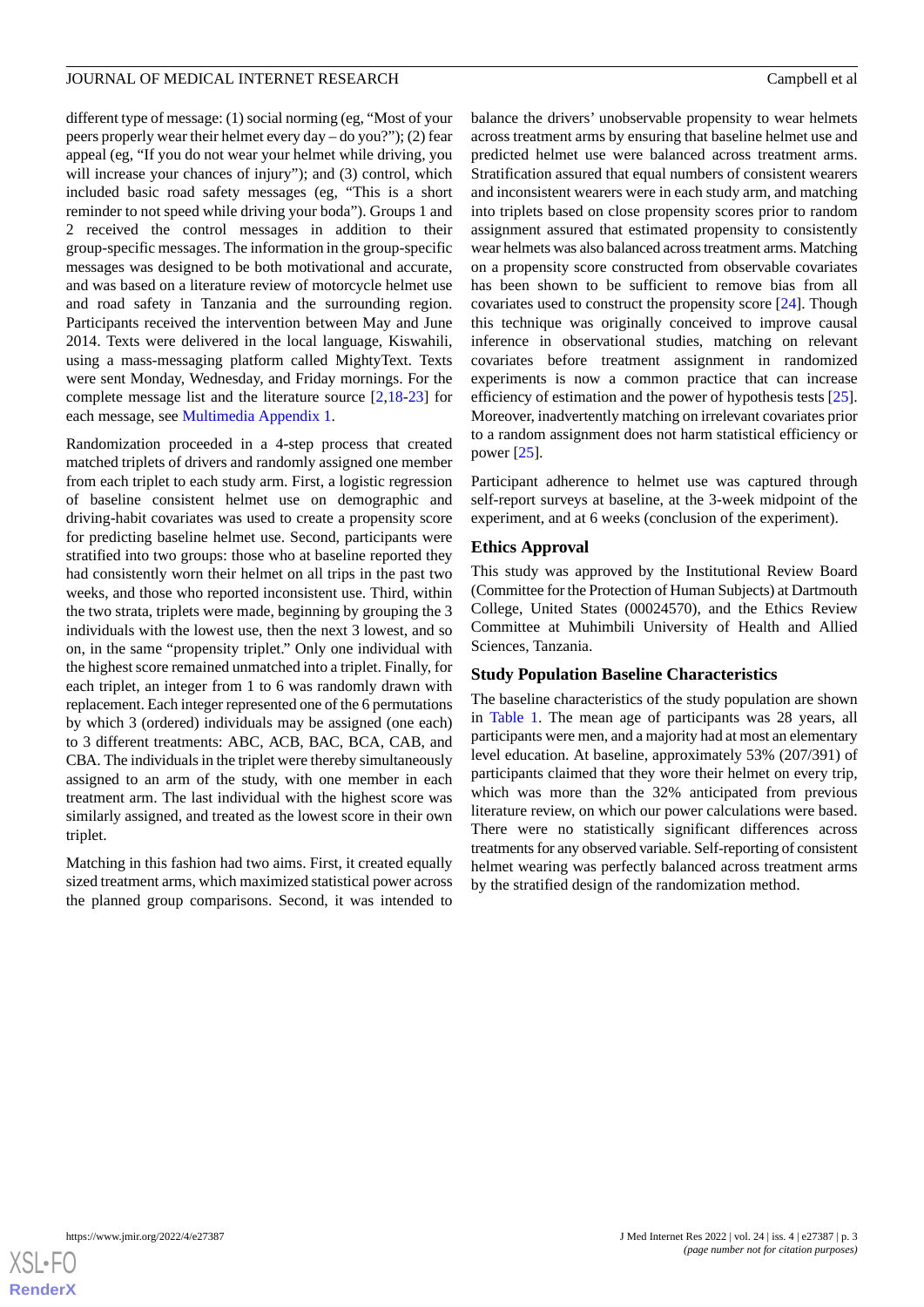#### JOURNAL OF MEDICAL INTERNET RESEARCH Campbell et al

<span id="page-3-0"></span>**Table 1.** Balance check for all observed baseline variables.

| Baseline variable                              | Social norming | Fear appeal | Control    | Test statistic <sup>a</sup> | $P$ value |
|------------------------------------------------|----------------|-------------|------------|-----------------------------|-----------|
| District (n=391), n (%)                        |                |             |            | $X^2(4)=1.71$               | .79       |
| District 1                                     | 51 (39.2)      | 48(36.6)    | 42(32.3)   |                             |           |
| District 2                                     | 55(42.3)       | 61(46.6)    | 62(47.7)   |                             |           |
| District 3                                     | 24(18.5)       | 22(16.8)    | 26(20)     |                             |           |
| Age, years (n=384), mean (SD)                  | 28.6(6.4)      | 27.6(6.7)   | 27.9(5.9)  | $F = 0.86$                  | .43       |
| Education ( $n=375$ ), $n$ (%)                 |                |             |            | $X^2(2)=0.57$               | .75       |
| Elementary or none                             | 86 (67.7)      | 85(69.1)    | 90(72)     |                             |           |
| Junior high or above                           | 41(32.3)       | 38 (30.9)   | 35(28)     |                             |           |
| Currently married ( $n=381$ ), $n$ (%)         | 83 (65.4)      | 85 (67.5)   | 84 (65.6)  | $X^2(2)=0.15$               | .93       |
| Has children ( $n=378$ ), $n$ (%)              | 79 (62.7)      | 82(66.1)    | 81(63.3)   | $X^2(2)=0.37$               | .83       |
| Cell phone self-owned $(n=380)$ , n $(\%)$     | 128 (100)      | 126 (100)   | 124 (98.4) | $X^2(2)=4.05$               | .13       |
| Household size (n=386), mean (SD)              | 5.19(2.4)      | 5.28(3.2)   | 4.93(2.2)  | $F = 0.59$                  | .56       |
| Primary driving setting $(n=380)$ , n $(\%)$   |                |             |            | $X^2(4)=2.81$               | .59       |
| Urban/downtown                                 | 25(19.7)       | 29(22.3)    | 30(24.4)   |                             |           |
| Suburban/residential                           | 24(18.9)       | 32(24.6)    | 23(18.7)   |                             |           |
| Both equally                                   | 78 (61.4)      | 69(53.1)    | 70(56.9)   |                             |           |
| Night driving frequency $(n=389)$ , n $(\%)$   |                |             |            | $X^2(6)=3.00$               | .81       |
| Never                                          | 34(26.4)       | 42 (32.3)   | 36(27.7)   |                             |           |
| Sometimes                                      | 41(31.8)       | 43(33.1)    | 45(34.6)   |                             |           |
| Usually                                        | 32(24.8)       | 26(20)      | 33(25.4)   |                             |           |
| Always                                         | 22(17.1)       | 19(14.6)    | 16(12.3)   |                             |           |
| Wears helmet consistently $(n=391)$ , n $(\%)$ | 69 (53.1)      | 69 (52.7)   | 69 (53.1)  | $X^2(2)=0.01$               | >99       |
| Speeding frequency $(n=390)$ , n $(\% )$       |                |             |            | $X^2(6)=3.55$               | .74       |
| Never                                          | 15(11.5)       | 18 (13.9)   | 20(15.4)   |                             |           |
| Sometimes                                      | 41(31.5)       | 42 (32.3)   | 36(27.7)   |                             |           |
| Usually                                        | 65 (50)        | 64 (49.2)   | 70 (58.9)  |                             |           |
| Always                                         | 9(6.9)         | 6(4.6)      | 4(3.1)     |                             |           |
| Weekend driving $(n=391)$ , n $(\%)$           |                |             |            | $X^2(6)=8.71$               | .19       |
| Never                                          | 9(6.9)         | 3(2.3)      | 7(5.4)     |                             |           |
| Sometimes                                      | 21(16.2)       | 36(27.5)    | 33(25.4)   |                             |           |
| Usually                                        | 30(23.1)       | 33(25.2)    | 32(24.6)   |                             |           |
| Always                                         | 70(53.9)       | 59 (45.0)   | 58 (44.6)  |                             |           |

<sup>a</sup>Chi-square tests were conducted for all variables except for the age and household size variables, for which an analysis of variance was conducted.

#### **Statistical Methods**

The primary outcome of the study was self-reported adherence to helmet use as measured by the question, "In the past week, how often did you wear your helmet: (1) Every trip; (2) Not every trip." We compared the adherence rate between experimental groups and between each experimental group and the control. A secondary outcome was heterogeneity of treatment effect by baseline helmet use habits.

 $XS$  • FC **[RenderX](http://www.renderx.com/)**

A reliance on self-reports potentially introduces measurement error due to possible social desirability bias. Because helmet use is legally required, participants may have reported wearing them more frequently so as to be viewed positively. We aimed to overcome the social desirability bias by ensuring that the survey responses were anonymous. One indication that this strategy may have been successful is shown in survey respondents'self-reported frequency of speeding; interestingly, 56% (218/390) of respondents were willing to admit to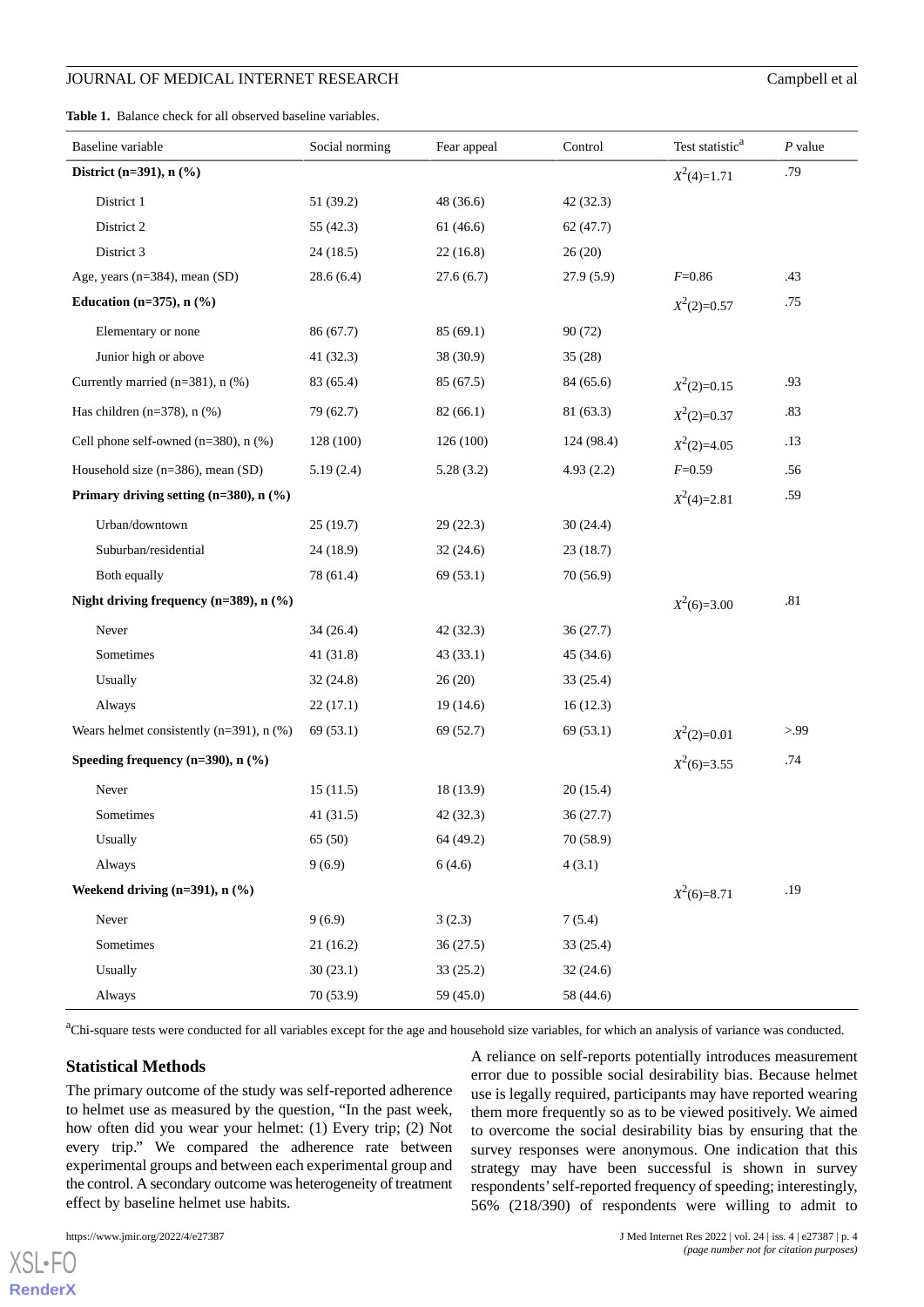exceeding speed limits "frequently" or "always." Another 30% (129/390) reported speeding at least "sometimes." Speeding would be expected to be subject to the same social desirability bias as helmet use, but many respondents were willing to self-report this behavior in the anonymous survey.

To investigate the effect of treatment arm assignment, several logistic regressions of consistent helmet use on treatment assignment were run. All statistical analyses were performed using R (version 3.0.2; R Foundation for Statistical Computing). All specifications were structured to estimate an intent-to-treat effect. For all group comparisons in all specifications, statistical significance of group difference was performed by permutation analysis as follows. First, the specification was run on all data using the true treatment assignment. The analysis was then rerun with each triplet of individuals (falsely) rerandomized with replacement to one of the 6 possible permutations of treatment assignments for that triplet. Performing this analysis with many permutations wherein analyzed treatment assignments have no relation to the intervention or associated outcomes recreates the distribution of the null hypothesis in which treatment and outcomes are unrelated. The analysis was run with 5000-10,000 permutations (depending on the specification), and significance was assessed by the percentage of runs in which the null distribution yielded results of larger magnitude than that of the true treatment assignment. Permutation tests have been shown to be valid for conducting any test of a null hypothesis of no treatment effect within an experimental sample, conditional on the single requirement that treatment has been randomly assigned [[26\]](#page-9-4).

## *Results*

<span id="page-4-0"></span>Our intervention was delivered over a 6-week period, with helmet use measurement at week 3 and week 6. The primary outcome of interest is the proportion of self-reported consistent

**Table 2.** Drivers reporting helmet use every trip (all time points).

helmet use at week 6. Unadjusted levels of reported helmet use for each group at both time points are shown in [Table 2](#page-4-0).

The final row represents the difference between a group's week 6 difference from control and the group's baseline difference from control.

Potential heterogeneity of effect by randomization strata was investigated by analyzing participants in two subgroups based on whether they were or were not consistent helmet wearers at baseline. Intervention effects had strong potential to be different in magnitude between these strata because the mechanism of effect was necessarily different between these groups. Among already consistent wearers, the only possible mechanism of effect is maintenance of adherence; conversely, for the inconsistent wearers, the only possible mechanism is promotion of adherence among the not yet adherent. Knowledge about heterogeneity or consistency of effect is important for future targeting of interventions. Unadjusted results are shown in [Table](#page-5-0) [3.](#page-5-0)

The results in [Table 2](#page-4-0) show that the fear appeal and control groups had little change over the 6-week period. However, the group receiving social norming SMS text messages showed a final 11.1% lead over the control group in consistent helmet wearing despite their initial equal levels.

The results in [Table 3](#page-5-0) potentially indicate even more striking differences between treatment arms. Among drivers always wearing their helmets at baseline, the social norming arm had 9.6% more drivers stay consistent than the control arm, and the fear appeal group actually had 8.3% fewer drivers stay consistent, potentially denoting a detrimental effect of fear messages in this subgroup. Among drivers that began as inconsistent helmet wearers, 36% (18/50) of the control group became consistent helmet wearers, but the gains in the fear appeal and social norming arms were even larger (28/58, 48.3% and 29/57, 50.9%, respectively).

| <b>Observations</b>              | Control       | Fear appeal   | Social norming |
|----------------------------------|---------------|---------------|----------------|
| Baseline, $n/N$ (%)              | 69/130(53.1)  | 69/131 (52.7) | 69/130 (53.1)  |
| Difference from control, %       | Reference     | $-0.4$        | 0.0            |
| Week 3, $n/N$ $(\%)$             | 62/113(54.9)  | 62/117(53)    | 70/122 (57.4)  |
| Difference from control, %       | Reference     | $-1.9$        | 2.5            |
| Week 6, $n/N$ (%)                | 58/110 (52.7) | 63/118(53.4)  | 74/116 (63.8)  |
| Difference from control          | Reference     | 0.7           | 11.1           |
| Week 6 difference in differences | Reference     | 1.1           | 11.1           |

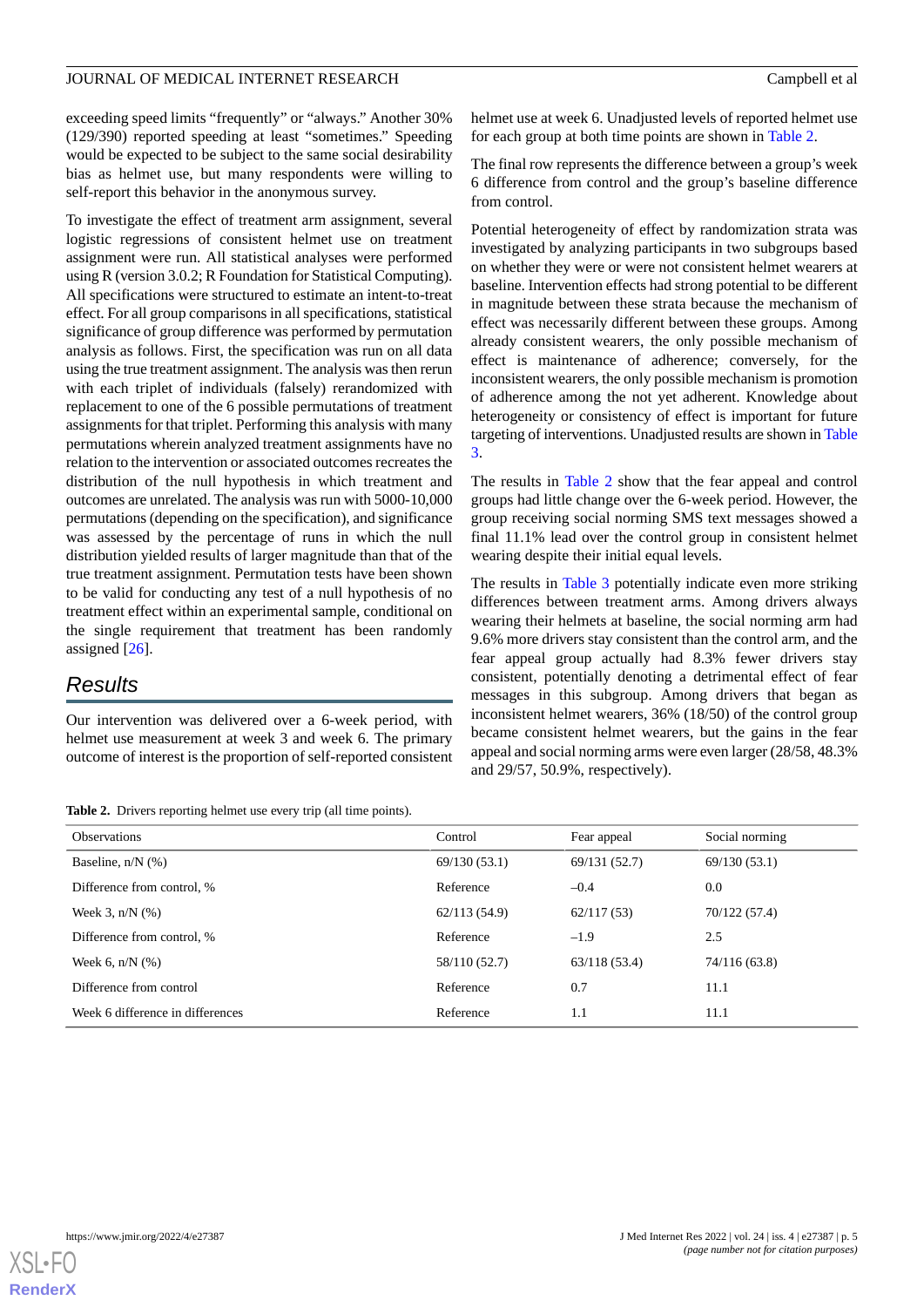<span id="page-5-0"></span>**Table 3.** Drivers reporting helmet use for every trip at 6 weeks, by baseline answer.

| Helmet use                                | Control     | Fear appeal  | Social norming |
|-------------------------------------------|-------------|--------------|----------------|
| Subgroup: baseline "consistent wearers"   |             |              |                |
| Week 6, $n/N$ $(\%)$                      | 40/60(66.7) | 35/60(58.3)  | 45/59(76.3)    |
| Difference from control                   | Reference   | $-8.3$       | 9.6            |
| Subgroup: baseline "inconsistent wearers" |             |              |                |
| Week 6, $n/N$ $(\%)$                      | 18/50(36)   | 28/58 (48.3) | 29/57 (50.9)   |
| Difference from control                   | Reference   | 12.3         | 14.9           |

Hypothesis testing of group-level differences was performed with logistic regression and *P* values were generated via nonparametric permutation testing to account for the correlations induced by the multistep randomization process. Regressions unadjusted for any covariates are shown in [Table 4](#page-6-0), which tests the odds ratios associated with the risk differences presented in [Table 2](#page-4-0) and [Table 3.](#page-5-0) The first two columns display test results of whether each treatment arm statistically differed from the control arm. The final column of [Table 4](#page-6-0) shows tests of whether and how the effects of the two treatment arms statistically differ from each other. The first row of [Table 4](#page-6-0) presents these tests using all observations. The second and third rows present these same tests within the two subgroups of baseline "always wearers" and baseline "inconsistent wearers." Whether there was a heterogeneous effect of treatment assignment by this baseline subgrouping is displayed in the last row of [Table 4](#page-6-0), which tests for effect modification by taking the ratio of the odds ratios between the subgroups and testing whether this ratio is significant via permutation.

In comparing the two intervention arms to the control arm, 1-sided tests of significance were used, justified by the strong a priori expectation that the two message types would only encourage, not discourage, helmet wearing. However, because we had no such a priori expectation that one messaging intervention would work better than the other, a 2-sided test was used whenever comparing the social norming and fear appeal groups.

Using all observations in an unadjusted analysis, participants in the social norming arm had odds of consistently wearing their helmet that were 1.58 times the odds of the control group, which was the strongest measured association. Jointly testing all three possible group comparisons among all participants is this study's primary, trial-registered outcome, and it was preplanned to use a Holm-Bonferroni correction to account for this multiple testing. The 1-sided *P* value of .04 comparing the social norming arm to the control arm was not enough to satisfy the Holm-Bonferroni cutoff for simultaneously testing 3 null hypotheses, which requires that the most significant of 3 *P* values be less than or equal to .05/3 (.0167) to set a maximum Type I family-wise error rate of .05.

Within the subgroup of participants that started as consistent helmet wearers, neither intervention arm differed significantly from the control arm. The social norming group was measured to have 2.30 times the odds of the fear appeal group of consistently wearing their helmets (*P*=.03). However, this is nonsignificant under the Holm-Bonferroni correction for simultaneously testing 3 group differences in this subset. In the subgroup of participants that were not consistent users at baseline, both intervention arms outperformed the control group, but their gains, while perhaps clinically meaningful in size, were not statistically significant at a threshold of *P*<.05. Finally, the lowest section of [Table 4](#page-6-0) investigates whether the same message arms had different effects between the two subgroups (baseline "always wearers" and baseline "inconsistent wearers"). Although the measured effects had seemingly large differences across subgroups, these differences had *P* values well above .05.

After the unadjusted analysis, the same set of logistic regressions was performed including a set of demographic factors and baseline driving habits as controls. These controls were marital status, driving setting (primarily downtown or primarily suburban portions of the city), frequency of driving at night, and frequency of driving on the weekend. This list of controls was somewhat smaller than originally intended for several reasons. Originally, age and whether the driver had children were intended to be included in the controls, but strong multicollinearity between age, marital status, and having children precluded using all three simultaneously. Marital status was deemed to be the best summary indicator of the three as its effect was most consistent and interpretable across specifications. In addition, large amounts of missingness in self-reported income precluded its inclusion as a control variable. [Table 5](#page-6-1) reports the results of the adjusted logistic regressions.

The results in [Table 5](#page-6-1) follow those in [Table 4](#page-6-0) with relatively minor deviations. Given that the included variables were part of the original propensity score matching, it is unsurprising that their inclusion fails to alter the analysis in any meaningful way.

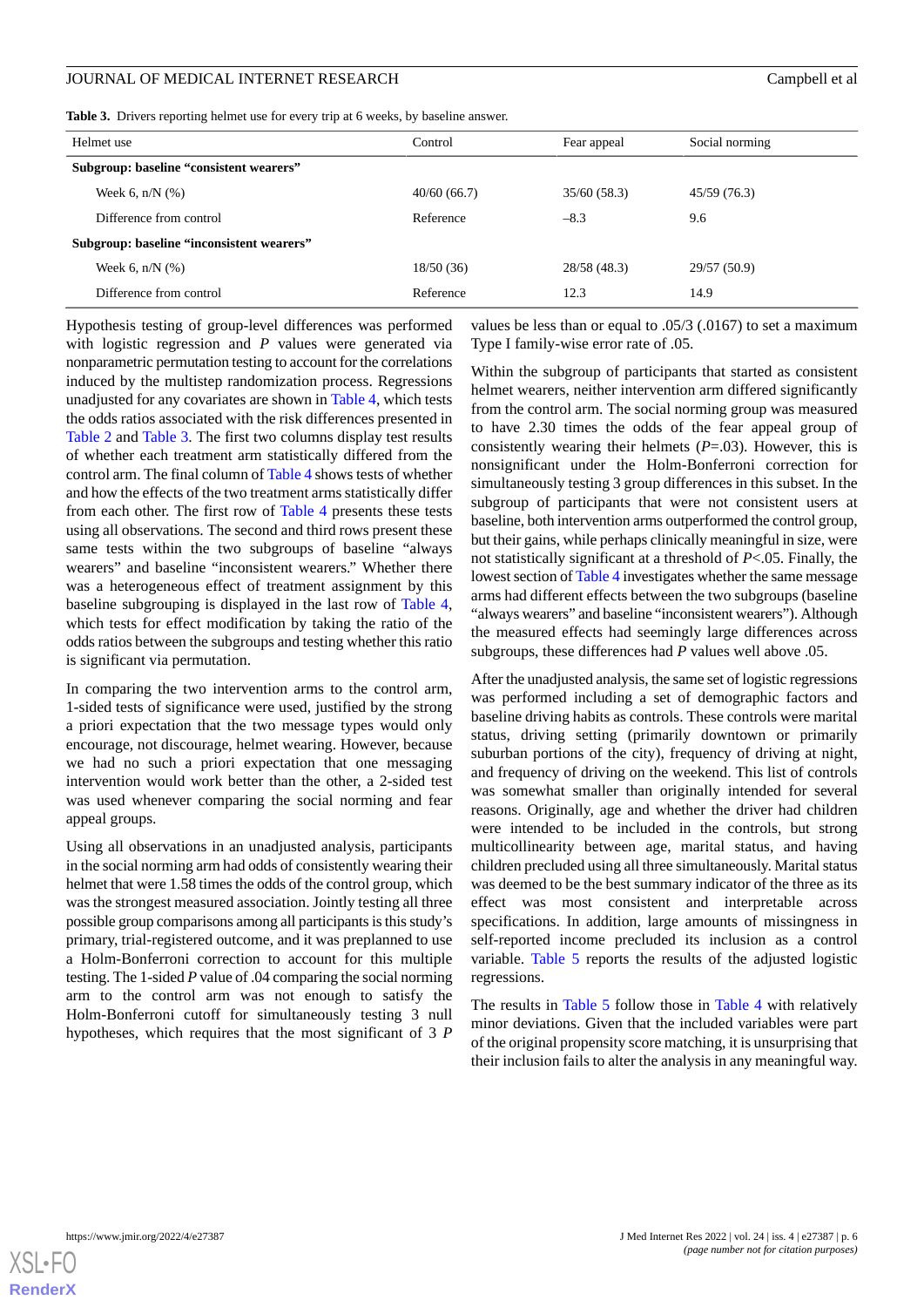#### JOURNAL OF MEDICAL INTERNET RESEARCH Campbell et al.

<span id="page-6-0"></span>**Table 4.** Pairwise treatment group comparisons of odds of consistent helmet wearing (using coefficient results of unadjusted logistic regression).

| Subgroup analysis                         | Fear appeal: control group compari-<br>son | Social norming: control group<br>comparison | Social norming: fear appeal<br>group comparison |
|-------------------------------------------|--------------------------------------------|---------------------------------------------|-------------------------------------------------|
| All observations                          |                                            |                                             |                                                 |
| Odds ratio                                | 1.03                                       | 1.58                                        | 1.54                                            |
| $P$ value <sup>a</sup>                    | .47 <sup>b</sup>                           | .04 <sup>b</sup>                            | $.12^{\circ}$                                   |
| Subgroup: baseline "always wearers"       |                                            |                                             |                                                 |
| Odds ratio                                | 0.70                                       | 1.61                                        | 2.30                                            |
| $P$ value <sup>a</sup>                    | .81 <sup>b</sup>                           | .11 <sup>b</sup>                            | .03 <sup>c</sup>                                |
| Subgroup: baseline "inconsistent wearers" |                                            |                                             |                                                 |
| Odds ratio                                | 1.66                                       | 1.84                                        | 1.11                                            |
| $P$ value <sup>a</sup>                    | .11 <sup>b</sup>                           | .07 <sup>b</sup>                            | .80 <sup>c</sup>                                |
| <b>Subgroup effect modification</b>       |                                            |                                             |                                                 |
| Ratio of odds ratios                      | 0.42                                       | 0.87                                        | 2.07                                            |
| $P$ value <sup><math>a</math></sup>       | .16 <sup>c</sup>                           | $.82^{\circ}$                               | .21 <sup>c</sup>                                |

<sup>a</sup>All *P* values determined by permutation analysis.

<span id="page-6-1"></span>b<sub>One-sided test.</sub>

<sup>c</sup>Two-sided test.

**Table 5.** Pairwise treatment group comparisons of odds of consistent helmet wearing (using coefficient results of covariate-adjusted logistic regression).

| Subgroup analysis                         | Fear appeal: control | Social norming: control | Social norming: fear appeal |
|-------------------------------------------|----------------------|-------------------------|-----------------------------|
| <b>All observations</b>                   |                      |                         |                             |
| Odds ratio                                | 1.01                 | 1.57                    | 1.55                        |
| $P$ value <sup><math>a</math></sup>       | .49 <sup>b</sup>     | .06 <sup>b</sup>        | $.12^{\circ}$               |
| Subgroup: baseline "always wearers"       |                      |                         |                             |
| Odds ratio                                | 0.62                 | 1.58                    | 2.54                        |
| $P$ value <sup><math>a</math></sup>       | $.86^{\rm b}$        | $.15^{\rm b}$           | .03 <sup>c</sup>            |
| Subgroup: baseline "inconsistent wearers" |                      |                         |                             |
| Odds ratio                                | 1.84                 | 1.90                    | 1.03                        |
| $P$ value <sup>a</sup>                    | .09 <sup>b</sup>     | .08 <sup>b</sup>        | .93 <sup>c</sup>            |
| <b>Subgroup effect modification</b>       |                      |                         |                             |
| Ratio of odds ratios                      | 0.34                 | 0.83                    | 2.46                        |
| $P$ value <sup><math>a</math></sup>       | .07                  | .76 <sup>c</sup>        | .15 <sup>c</sup>            |

<sup>a</sup>All *P* values determined by permutation analysis.

b<sub>One-sided test.</sub>

<sup>c</sup>Two-sided test.

## *Discussion*

#### **Principal Findings**

The results of our study show that social norming messages are potentially effective at increasing helmet use among motorcycle taxi "boda" drivers in Dar es Salaam, Tanzania. Over the 6-week period, the group receiving social norming SMS text messages showed an increase in helmet use from 53.1% to 63.8%, and that increase achieved traditional significance (*P*<.05) when

[XSL](http://www.w3.org/Style/XSL)•FO **[RenderX](http://www.renderx.com/)** compared to the control group (*P*=.04). However, accounting for multiple testing, we cannot reject the null of no association, as this *P* value is above the required *P*≤.0167 to maintain a family-wise Type I error rate of at most .05 when making 3 group comparisons. In contrast, the fear appeal and control groups showed little change over the 6-week period.

Although the main finding shows that the group receiving social norming messages increased helmet adherence the most, though not to a statistically significant degree, the findings also suggest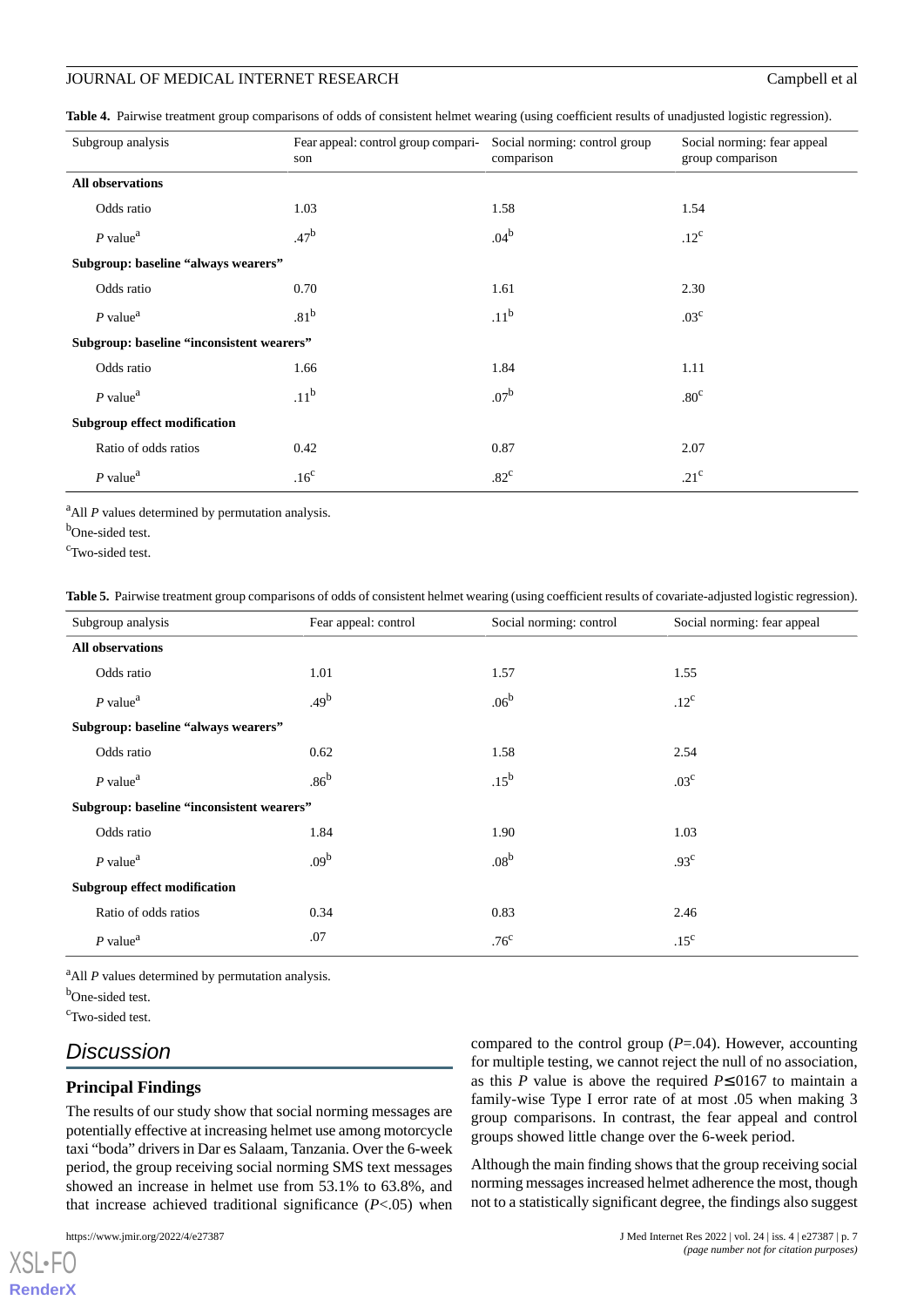that responsiveness to messages may also have been determined by participant baseline response. Specifically, for those who reported not wearing helmets all the time at baseline, both social norming and fear appeal messages were associated with higher adherence after the 6-week study period compared to the control group. Though shy of statistical significance due to the power limitation of restricting the sample, the associated odds ratios imply a near doubling of the odds of consistent usage, and the close similarity of the odds ratios between the two treatment arms suggests that initially inconsistent wearers are equally sensitive to both types of messages. However, among those who reported consistent helmet wearing at baseline, those recipients of social norming messages maintained high levels of adherence, while those receiving fear appeal messages actually decreased their level of consistent wearing compared to the control. Although neither treatment is associated with a statistical difference from the control in this subgroup, the combination of a positive association in the social norming arm and a deleterious association in the fear appeal arm results in a traditionally significant improvement of the social norming arm over the fear appeal arm (odds ratio 2.30, *P*=.03). However, this association does not meet the Holm-Bonferroni requirement of *P*≤.0167.

These findings have important potential implications for policy makers as well as other stakeholders in road safety. Because social norming messaging overall showed a potentially greater association with consistent helmet use than fear appeal messaging, it could be strategic for regulators and nongovernmental organizations focusing on road traffic safety to use social norming messages for any mass message or media campaigns to promote road safety and behavior change among drivers. However, a larger and more highly powered study would be required to confirm this differential association. Finally, intervention designers should note that behavior change may take some time to set in among drivers; group-level differences were noticeable at 6 weeks, but not after 3 weeks.

### **Limitations**

There are several limitations to this study. First, self-reports introduce the possibility of social desirability bias among the respondents thanks to the legal requirement that helmets be worn at all times. A second potential bias in this study is simply recall bias. Our main outcome question asks for an estimate of helmet use in the past week of boda driving. It is possible that drivers had difficulty remembering with accuracy the level of helmet wearing during that time. However, we believed that asking about behavior over the past week was a reasonable amount of time to ensure accuracy of estimates. Moreover, the recall burden is much lower when recalling consistency than when recalling the number of times something occurred or other numeric answers. Third, while the results can be useful in a Tanzanian urban context, they may not be applicable to other contexts. Fourth, the study was conducted in a convenience sample. The representativeness of the sample for Dar es Salaam boda drivers is left unknown. Fifth, our study measures effects of the intervention right after completion of the 6-week trial. How long measured effects persist into the future is unknown. Finally, our study is focused on helmet usage, while the ultimate goal of such an intervention is better health and safety for drivers on the road. This study was not structured or powered to detect differences in health outcomes by treatment arm, and further research would be necessary to determine if such a messaging intervention would improve health outcomes for drivers.

### **Conclusions**

Though the evidence is not fully conclusive, this study suggests that SMS text messaging reminders can be an effective way to improve helmet use among motorcycle drivers. Specifically, social norming messages appear to be more effective than fear appeal messages when trying to increase helmet use among boda drivers. Furthermore, for drivers who already wear their helmet consistently, fear appeal messages may actually have a detrimental effect on helmet use. Future research should further investigate whether social norming messages are more effective than fear appeals when trying to change behavior.

### **Acknowledgments**

The authors would like to acknowledge the leadership at road safety nongovernmental organization Amend, including Jeffrey Witte, Tom Bishop, and Kate Raum, who provided invaluable guidance and support in implementing the study; Neema Swai, for her assistance with survey translation; Deepani Jinadasa, for assistance on study design and logistics; and Simon Kalolo, for technical assistance.

We also would like to acknowledge the funders of this study, including Amend, Dartmouth College, University of Washington, and East West Alliance for Education and Health.

## **Authors' Contributions**

BC acquired funding for the research; participated in the conceptualization, design, analysis, and interpretation of the study; led the implementation of the study, and participated in the writing of the manuscript. JH participated in the conceptualization and design of the study, led the data analysis, and led drafting of the manuscript. PA participated in study design and implementation and in reviewing the manuscript. AF participated in the conceptualization, design, analysis, and interpretation of the study and reviewed the manuscript. VM participated in the conceptualization, design, analysis, and interpretation of the study and conducted literature review. AS helped to conduct literature review and provided feedback on the manuscript. LVA and RB participated in the conceptualization, design, analysis, and interpretation of the study and reviewed and provided feedback on the manuscript. YS acquired funding for the research; participated in the conceptualization, design, analysis, and interpretation of the study; and reviewed and provided feedback on the manuscript.

 $XS$ -FO **[RenderX](http://www.renderx.com/)**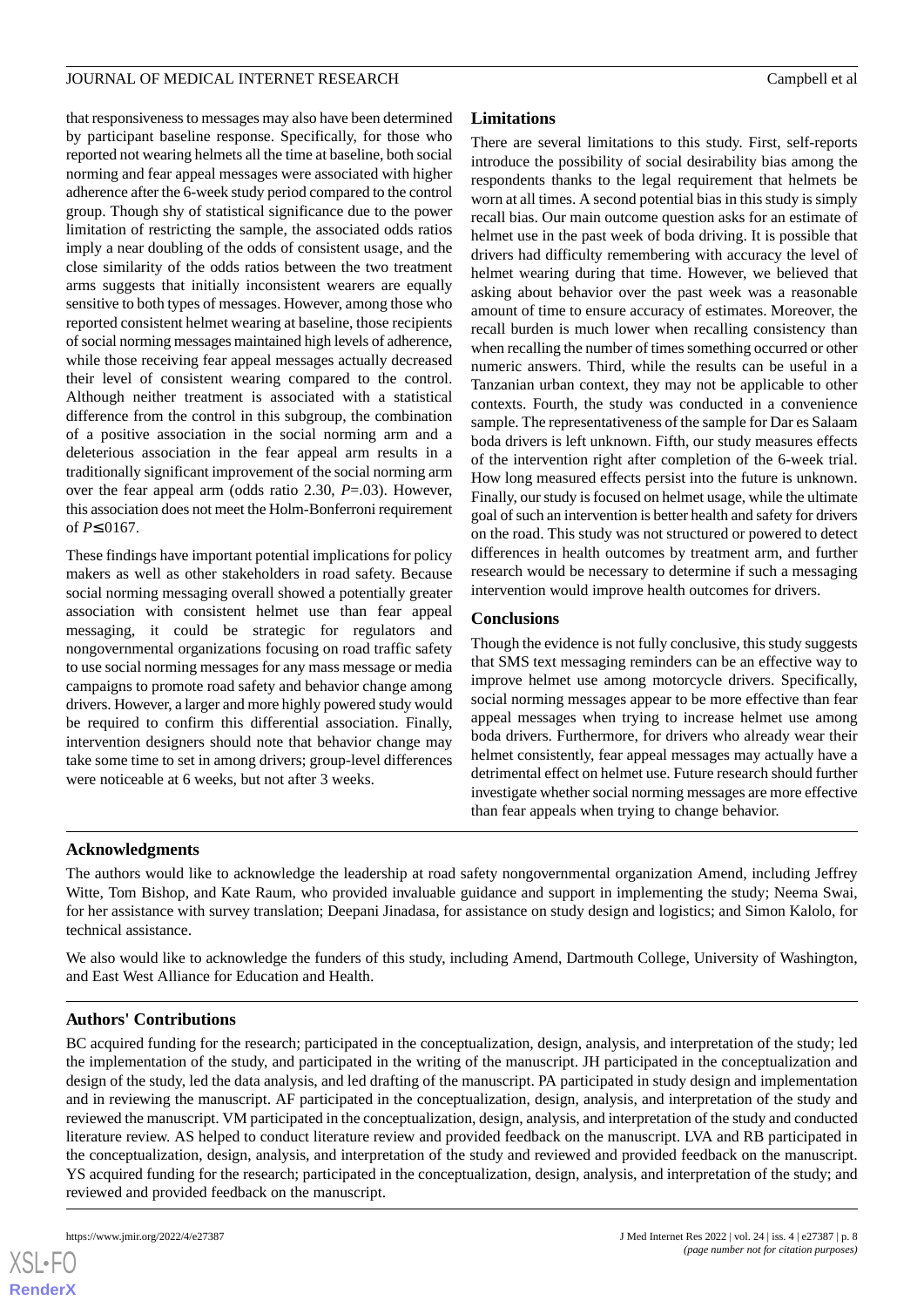None declared.

## <span id="page-8-17"></span>**Multimedia Appendix 1**

Full-text message bank. [[DOCX File , 26 KB](https://jmir.org/api/download?alt_name=jmir_v24i4e27387_app1.docx&filename=38613f4779013c14f81474d30915509b.docx)-[Multimedia Appendix 1\]](https://jmir.org/api/download?alt_name=jmir_v24i4e27387_app1.docx&filename=38613f4779013c14f81474d30915509b.docx)

## **Multimedia Appendix 2**

CONSORT-eHEALTH checklist (V 1.6.1). [[PDF File \(Adobe PDF File\), 1111 KB](https://jmir.org/api/download?alt_name=jmir_v24i4e27387_app2.pdf&filename=d1f65ce1c92ebdc1154ba043813818e6.pdf)-[Multimedia Appendix 2\]](https://jmir.org/api/download?alt_name=jmir_v24i4e27387_app2.pdf&filename=d1f65ce1c92ebdc1154ba043813818e6.pdf)

#### <span id="page-8-0"></span>**References**

- <span id="page-8-1"></span>1. Global Burden of Disease Collaborative Network. Global Burden of Disease Study 2016 (GBD 2016) Results. Seattle, United States: Institute for Health Metrics and Evaluation (IHME); 2017. URL: <http://ghdx.healthdata.org/gbd-results-tool> [accessed 2018-11-25]
- <span id="page-8-2"></span>2. Liu B, Ivers R, Norton R, Blows S, Lo S. Helmets for preventing injury in motorcycle riders. Cochrane Database Syst Rev 2004;4:CD004333. [doi: [10.1002/14651858.cd004333.pub2](http://dx.doi.org/10.1002/14651858.cd004333.pub2)]
- <span id="page-8-3"></span>3. Salum JH, Kitali AE, Bwire H, Sando T, Alluri P. Severity of motorcycle crashes in Dar es Salaam, Tanzania. Traffic Inj Prev 2019 Mar 19;20(2):189-195. [doi: [10.1080/15389588.2018.1544706\]](http://dx.doi.org/10.1080/15389588.2018.1544706) [Medline: [30888877\]](http://www.ncbi.nlm.nih.gov/entrez/query.fcgi?cmd=Retrieve&db=PubMed&list_uids=30888877&dopt=Abstract)
- <span id="page-8-4"></span>4. United Republic of Tanzania. National Road Safety Policy. Dar es Salaam: Ministry of Infrastructure Development; 2009 Sep. URL: <http://www.mow.go.tz/uploads/publications/24026c0843c2198084a6fff70d176bc1.pdf> [accessed 2016-07-23]
- <span id="page-8-5"></span>5. Chalya PL, Mabula JB, Dass RM, Mbelenge N, Ngayomela IH, Chandika AB, et al. Injury characteristics and outcome of road traffic crash victims at Bugando Medical Centre in Northwestern Tanzania. J Trauma Manag Outcomes 2012 Feb 09;6(1):1-8 [[FREE Full text](https://traumamanagement.biomedcentral.com/articles/10.1186/1752-2897-6-1)] [doi: [10.1186/1752-2897-6-1\]](http://dx.doi.org/10.1186/1752-2897-6-1) [Medline: [22321248\]](http://www.ncbi.nlm.nih.gov/entrez/query.fcgi?cmd=Retrieve&db=PubMed&list_uids=22321248&dopt=Abstract)
- <span id="page-8-6"></span>6. Mwakapasa EG. Attitude towards and practice of helmet use among commercial motorcyclists in Dar es Salaam region, Tanzania. Academia. 2011. URL: [http://www.academia.edu/5249218/ATTITUDE\\_TOWARDS\\_AND\\_PRACTICE\\_OF\\_](http://www.academia.edu/5249218/ATTITUDE_TOWARDS_AND_PRACTICE_OF_HELMET_USE_AMONG_COMMERCIAL_MOTORCYCLISTS_IN_DAR_ES_SALAAM_REGION_TANZANIA) [HELMET\\_USE\\_AMONG\\_COMMERCIAL\\_MOTORCYCLISTS\\_IN\\_DAR\\_ES\\_SALAAM\\_REGION\\_TANZANIA](http://www.academia.edu/5249218/ATTITUDE_TOWARDS_AND_PRACTICE_OF_HELMET_USE_AMONG_COMMERCIAL_MOTORCYCLISTS_IN_DAR_ES_SALAAM_REGION_TANZANIA) [accessed 2013-12-15]
- <span id="page-8-7"></span>7. Free C, Knight R, Robertson S, Whittaker R, Edwards P, Zhou W, et al. Smoking cessation support delivered via mobile phone text messaging (txt2stop): a single-blind, randomised trial. Lancet 2011 Jul 02;378(9785):49-55 [\[FREE Full text\]](https://linkinghub.elsevier.com/retrieve/pii/S0140-6736(11)60701-0) [doi: [10.1016/S0140-6736\(11\)60701-0](http://dx.doi.org/10.1016/S0140-6736(11)60701-0)] [Medline: [21722952\]](http://www.ncbi.nlm.nih.gov/entrez/query.fcgi?cmd=Retrieve&db=PubMed&list_uids=21722952&dopt=Abstract)
- <span id="page-8-9"></span><span id="page-8-8"></span>8. Park L, Howie-Esquivel J, Chung M, Dracup K. A text messaging intervention to promote medication adherence for patients with coronary heart disease: a randomized controlled trial. Patient Educ Couns 2014 Feb;94(2):261-268 [\[FREE Full text\]](http://www.sciencedirect.com/science/article/pii/S0738399113004680) [doi: [10.1016/j.pec.2013.10.027\]](http://dx.doi.org/10.1016/j.pec.2013.10.027) [Medline: [24321403\]](http://www.ncbi.nlm.nih.gov/entrez/query.fcgi?cmd=Retrieve&db=PubMed&list_uids=24321403&dopt=Abstract)
- <span id="page-8-10"></span>9. Vervloet M, van Dijk L, Santen-Reestman J, van Vlijmen B, van Wingerden P, Bouvy M, et al. SMS reminders improve adherence to oral medication in type 2 diabetes patients who are real time electronically monitored. Int J Med Inform 2012 Sep;81(9):594-604. [doi: [10.1016/j.ijmedinf.2012.05.005](http://dx.doi.org/10.1016/j.ijmedinf.2012.05.005)] [Medline: [22652012](http://www.ncbi.nlm.nih.gov/entrez/query.fcgi?cmd=Retrieve&db=PubMed&list_uids=22652012&dopt=Abstract)]
- <span id="page-8-12"></span><span id="page-8-11"></span>10. Lancaster H. Tanzania Telecoms Market Report - Telecoms, Mobile and Broadband - Statistics and Analyses. Budde Comm. 2015 Jul. URL: [http://www.budde.com.au/Research/Tanzania-Telecoms-Mobile-and-Broadband-Statistics-and-Analyses.](http://www.budde.com.au/Research/Tanzania-Telecoms-Mobile-and-Broadband-Statistics-and-Analyses.html?r=51) [html?r=51](http://www.budde.com.au/Research/Tanzania-Telecoms-Mobile-and-Broadband-Statistics-and-Analyses.html?r=51) [accessed 2022-03-03]
- 11. Maltz M. Psycho-cybernetics. New York: Pocket Books; 1969.
- <span id="page-8-13"></span>12. Kaushal N, Rhodes RE. Exercise habit formation in new gym members: a longitudinal study. J Behav Med 2015 Aug;38(4):652-663. [doi: [10.1007/s10865-015-9640-7\]](http://dx.doi.org/10.1007/s10865-015-9640-7) [Medline: [25851609\]](http://www.ncbi.nlm.nih.gov/entrez/query.fcgi?cmd=Retrieve&db=PubMed&list_uids=25851609&dopt=Abstract)
- <span id="page-8-15"></span><span id="page-8-14"></span>13. Cialdini R, Kallgren C, Reno R. A Focus Theory of Normative Conduct: A Theoretical Refinement Reevaluation of the Role of Norms in Human Behavior. Advances in Experimental Social Psychology 1991:201-234 [\[FREE Full text\]](https://www.sciencedirect.com/science/article/pii/S0065260108603305) [doi: [10.1016/s0065-2601\(08\)60330-5](http://dx.doi.org/10.1016/s0065-2601(08)60330-5)]
- <span id="page-8-16"></span>14. Harré N, Foster S, O'Neill M. Self-enhancement, crash-risk optimism and the impact of safety advertisements on young drivers. Br J Psychol 2005;96(2):230. [doi: [10.1348/000712605x36019\]](http://dx.doi.org/10.1348/000712605x36019)
- 15. Lennon R, Rentfro R, O'Leary B. Social marketing and distracted driving behaviors among young adults: The effectiveness of fear appeals. Acad Mark Stud J 2010;14(2):95.
- 16. Wundersitz L, Hutchinson T, Woolley J. Best practice in road safety mass media campaigns: A literature review. Adelaide: University of Adelaide; 2010.
- 17. Ebner NC, Freund AM, Baltes PB. Developmental changes in personal goal orientation from young to late adulthood: from striving for gains to maintenance and prevention of losses. Psychol Aging 2006 Dec;21(4):664-678. [doi: [10.1037/0882-7974.21.4.664\]](http://dx.doi.org/10.1037/0882-7974.21.4.664) [Medline: [17201488](http://www.ncbi.nlm.nih.gov/entrez/query.fcgi?cmd=Retrieve&db=PubMed&list_uids=17201488&dopt=Abstract)]

[XSL](http://www.w3.org/Style/XSL)•FO **[RenderX](http://www.renderx.com/)**